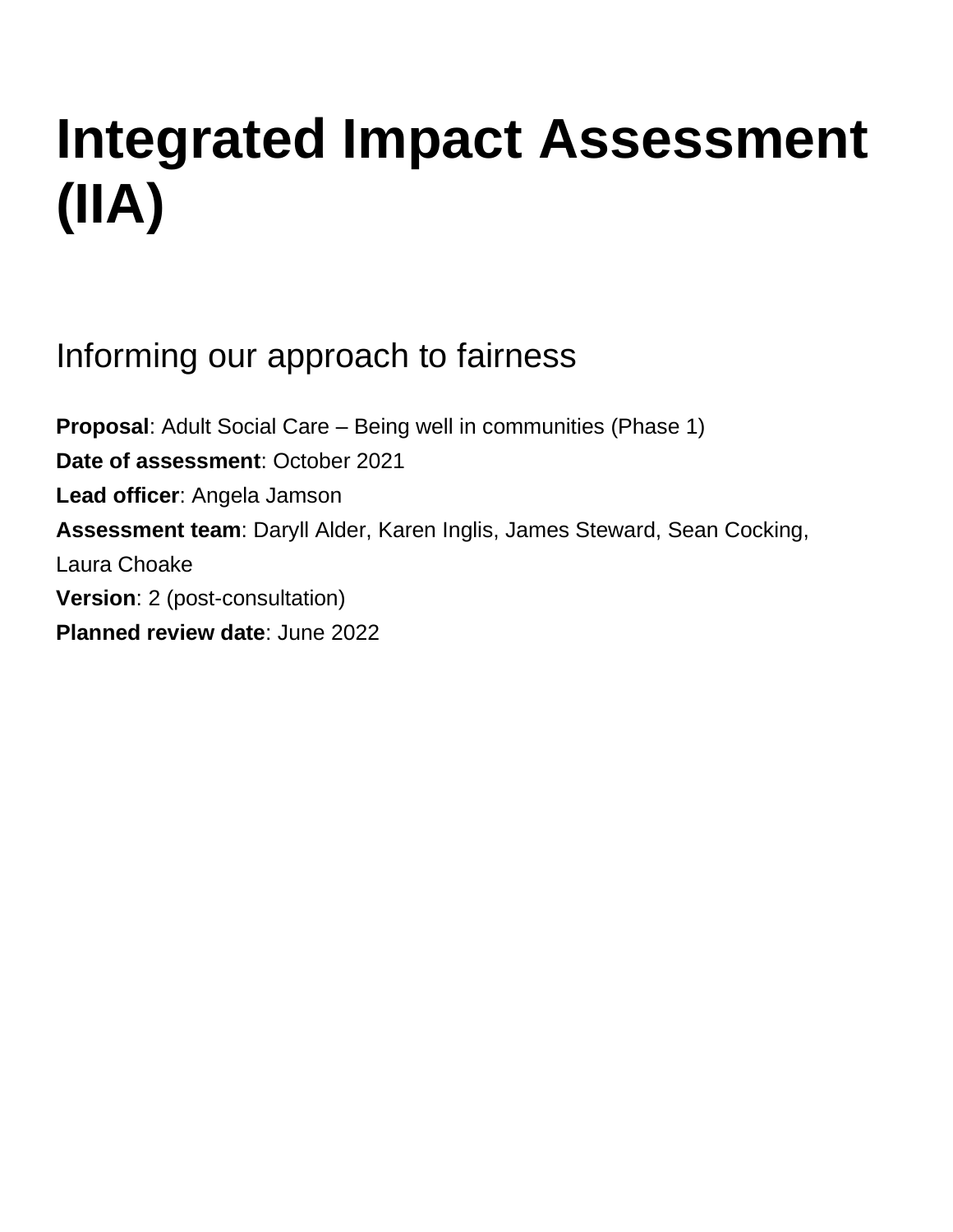# **Section A: Current service**

## **What does the service, function or policy do?**

In 2019-20, we consulted on an ambitious proposal to recommission general home care services, also known as domiciliary care. This type of service provides care and support to enable people to lead independent, fulfilling lives in their own home for as long as possible and can include, but is not limited to:

- The provision of basic activities of daily living, for example, personal hygiene, dressing and preparing food).
- Social, practical and emotional support to meet the identified assessed needs of people using the service.

That work continues and we remain committed to moving away from a traditional time and task model to one that provides greater flexibility for the person and their provider to shape and improve outcomes together.

The COVID-19 pandemic has provided an opportunity for reflection and conversation within our local communities, our Collaborative Newcastle partners, providers and others as to how we might work differently across Adult Social Care and Integrated Services to ensure our services remain well planned, innovative and evolve to meet the needs of those communities we serve.

This 'Being well in communities (Phase 1)' proposal builds upon our ongoing work towards new commissioning models that enable providers and communities to work together to deliver more flexible approaches.

The first model we will co-design is home care. This will enable the person to work with their home care provider to design a support package that is flexible, supports them to be an active participant in their community and maintain their local connections. Through this new way of working, we will seek to address inequalities across the health and social care system whilst recognising the strengths, assets and capabilities within our communities to deliver their own solutions.

## **Who do we deliver this service, function or policy for?**

Everyone who is assessed as having eligible social care needs, who uses support in their own home.

As of October 2021, we provide support to approximately 3,600 people who have an eligible social care need, of which 1,800 use home care services.

These figures do not include the people we support who have a learning disability, autism or both as these services are considered in our separate IIA titled 'Adult Social Care – Continuing to promote independence for people with a learning disability, autism or both'.

## **Why do we deliver this service, function or policy?**

The Care Act 2014 outlines the majority of the statutory responsibilities for services provided for residents who are eligible for care and support according to national rules called the National Minimum Eligibility Threshold.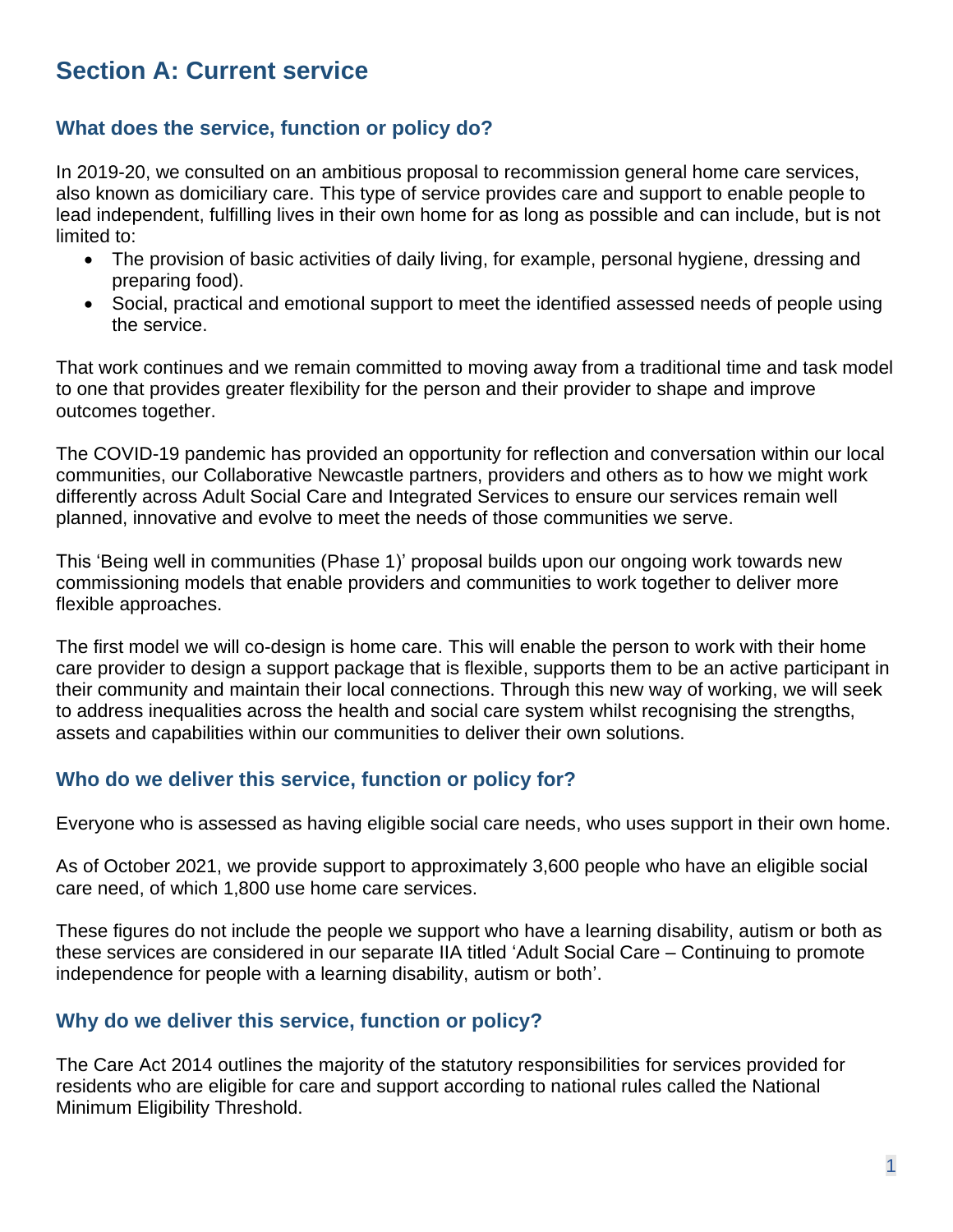The Care Act gives Adult Social Care responsibility for:

- Preventing, reducing, and delaying need.
- Promoting wellbeing.
- Carrying out social care assessments for people who have an appearance of need for care and support and or their carers,
- Support planning and arranging services for those people who have assessed eligible needs.
- Social care reviews.
- Safeguarding to protect people from abuse, harm or neglect.
- 'Market shaping', which means facilitating a diverse, sustainable high-quality market for everyone who might need care and support.

## **How much do we currently spend on this service, function or policy?**

**Gross expenditure:** £79.209 million **Gross income:** £43.530 million **Net budget:** £35.678 million

**Comments:** This is the budgeted expenditure, income and net budget for all externally commissioned Older Persons, Physical Disability and Mental Health Services in 2021-2022.

## **How many people do we employ to deliver this service, function or policy?**

**Number of posts:** Not applicable **Number of full-time equivalent officers:** Not applicable

**Comments:** This proposal will have no impact on the staff we employ. Where services are commissioned specific to this proposal, these are commissioned via the independent, third sector provider market.

# **Section B: Proposal for future service**

## **How do we propose to change the service, function or policy?**

**Update following consultation**: We have considered the feedback received during the consultation period, as set out in Section C. As a result, there are no changes to the proposal but some elements of this IIA have been amended to provide clarity about who will and will not be affected by it, including the potential impacts and mitigation in Section D.

We have always known about the strength of our communities, and this has been brought into sharp focus during the past 18 months as a result of the pandemic. It is in recognising and nurturing those capabilities within our communities, that this proposal seeks to acknowledge the need to commission services differently.

During 2022-23, we will work alongside our communities, commissioned providers and health and social care partners to ensure that when we recommission services, they focus on building better connections between people and their communities whilst ensuring statutory services are responsive and deliver the right care, at the right time and in the right place.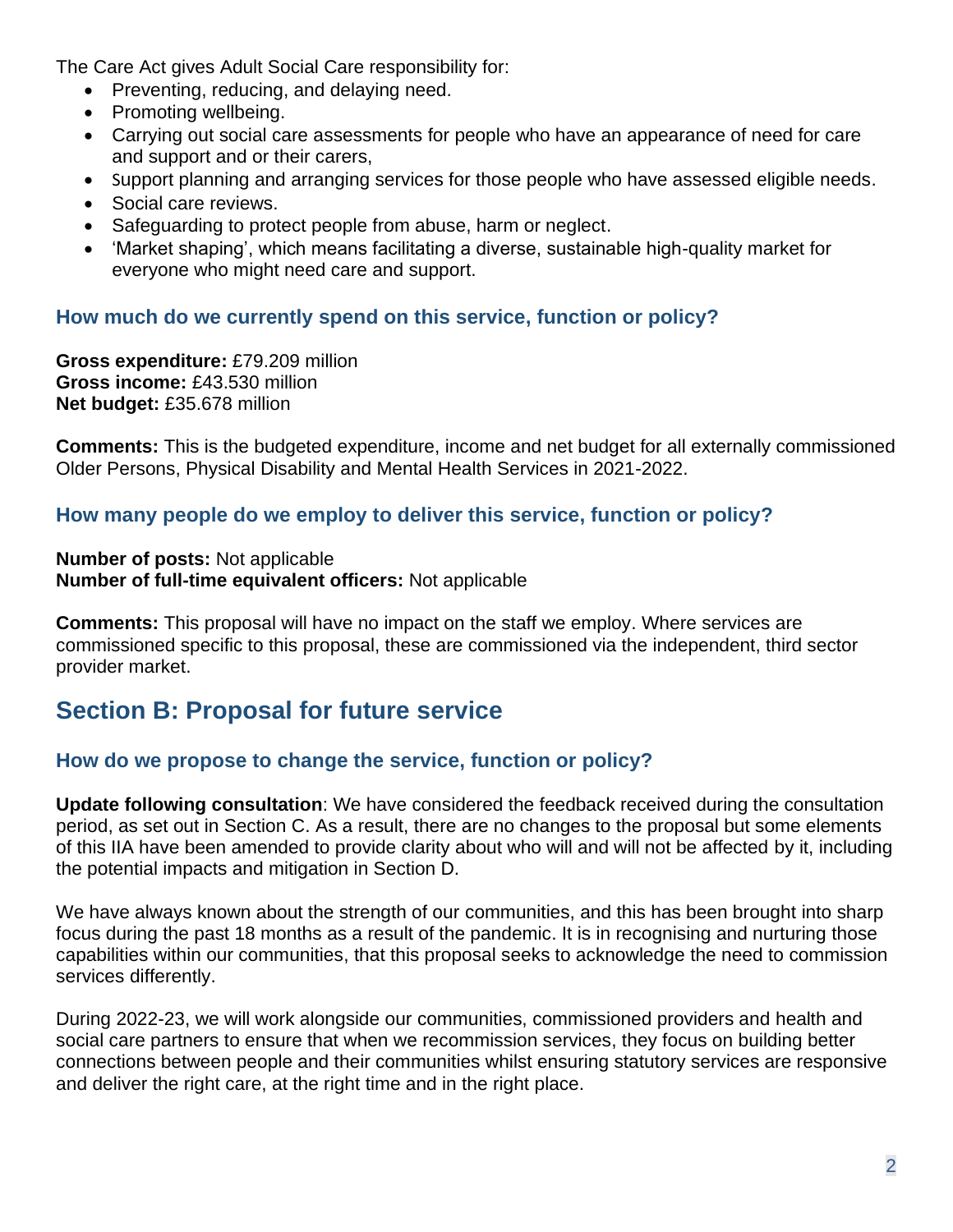Through this proposal we will:

- Recommence re-commissioning and procurement activity for our care and support services, ensuring that recovery and social value are at the heart of our activity. By social value, we mean the value that accrues in local communities through what we buy. This is built into the way we buy services when we seek to make sure those services are: green and sustainable, locally based, community focused, and ethical.
- Complete the re-commissioning of our home care offer for adults who have eligible care and support needs in the city, moving away from traditional time and task delivery (for example four 30-minute calls per day), to a model that supports our 'being well in communities' work and provides flexibility for home care providers to work alongside people to achieve outcomes that are important to them.
- Focus on prevention and delaying the onset of long-term care, working with partners as enablers to ensure people have the right levels of support, balancing statutory support alongside an individual's own support networks. This will involve better use of data to reach people at an early stage, working together as services to develop models that ensure services are embedded and part of a community
- Continue to work through our Collaborative Newcastle partnership to identify, develop and deliver integrated services and responses, developing local approaches with partners across the NHS, local government, private companies, voluntary and community sector organisations and communities themselves,
- Support community capacity building programmes with local partners, nurturing connections between individuals, organisations and their communities. Through this work we will seek out and build on the strengths of people and their communities to achieve the outcomes that matter to them, while also seeking to prevent or delay the need for more formal support services.

During 2022-23, this work will result in an overall reduction of £1,500,000 within our commissioned home care budget as we work collaboratively with home care providers to develop an alternative commissioning model. The new model will include a focus on working in geographic areas across the city, supporting providers to minimise travel and wait time, enabling flexibility for people and providers to design support that both meets eligible care and support needs and ensures the person can achieve their desired outcomes.

This proposal also supports the avoidance of future costs. We estimate that a further £500,000 can be saved in 2022-23 by developing our new commissioning models.

We will continue to focus on strengthening our communities as part of Phase 2 of this proposal in which we will implement a 'strength-based' assessment approach to care and remodel our social work services. We will bring forward detailed proposals on this in advance of 2023-24

## **What evidence have we used to inform this proposal?**

[Build Forward Better: our medium-term plan for 2021-22 and 2022-23 | Newcastle City Council](https://www.newcastle.gov.uk/local-government/budget-performance-and-spend/council-plan-and-budget/build-forward-better-our) – Our response to the continuing financial challenges facing local government, setting out our plans for the 2021-22 and 2022-23.

Shaping our Future Together - [Update 2020-2021 | Newcastle City Council](https://www.newcastle.gov.uk/local-government/budget-performance-and-spend/council-plan-and-budget/shaping-our-future-together) – Our response to the continuing financial challenges facing local government, setting out our plans for 2020-21.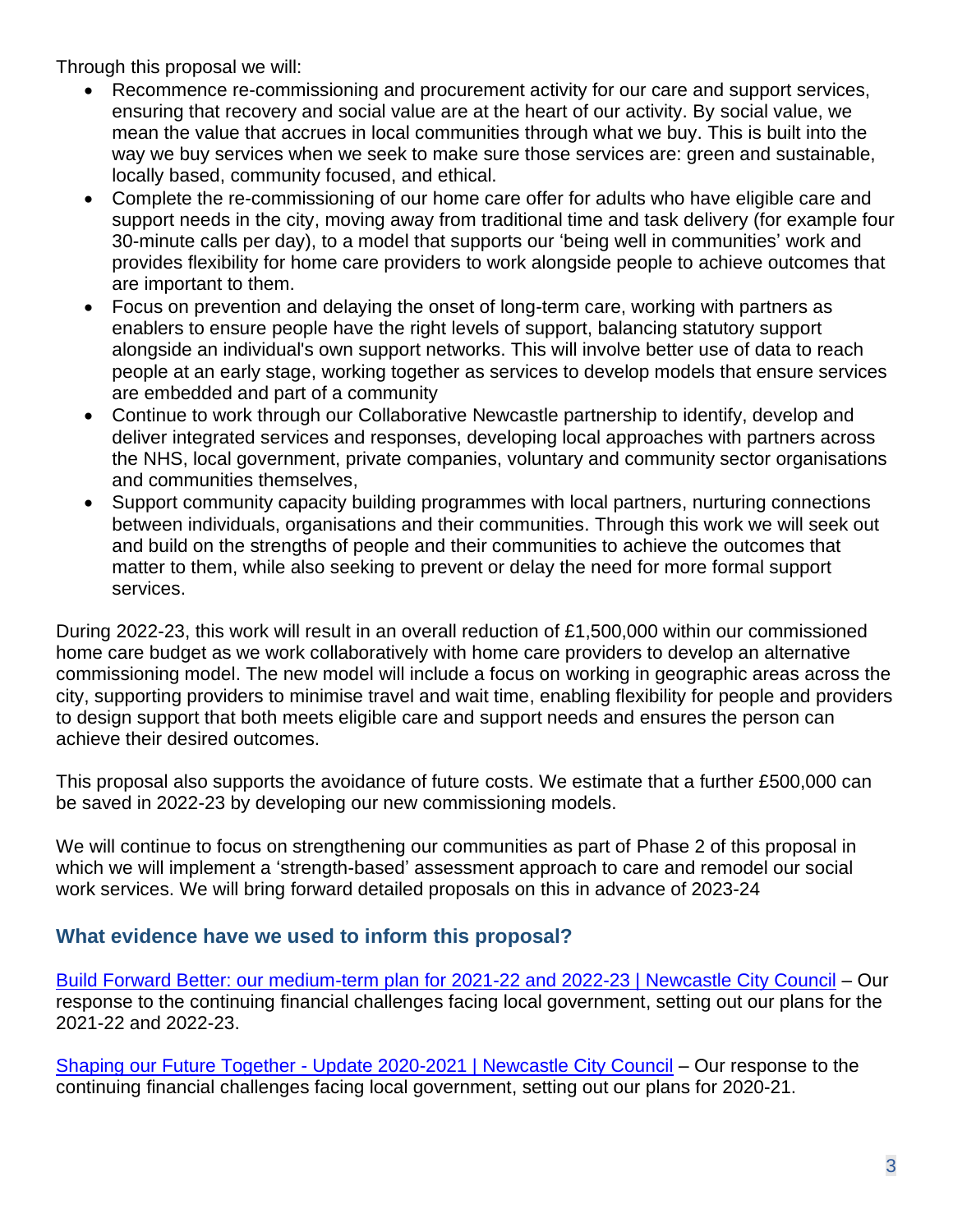[The TAPPI Inquiry Report: Technology for our Ageing Population: Panel for Innovation –](https://www.housinglin.org.uk/Topics/type/The-TAPPI-Inquiry-Report-Technology-for-our-Ageing-Population-Panel-for-Innovation-Phase-One/) Phase One – Housing report into technology for our aging population.

[Managing the Home Care Circus: Voices of Experience: Thinking ahead about care at home](https://www.elderscouncil.org.uk/upload/1811/EC%20Home%20Care%20Report%202020.pdf) – A report by the Elders Council November 2020.

## [Integrated care systems explained | The King's Fund \(kingsfund.org.uk\)](https://www.kingsfund.org.uk/publications/integrated-care-systems-explained)

Key premise of Integrated Care Services policy with an emphasis on collaborating over smaller geographies and through teams delivering services working together on even smaller footprints, usually referred to as neighbourhoods.

#### [Asset\\_Based\\_Community\\_Development+Nesta+report.pdf \(squarespace.com\)](https://static1.squarespace.com/static/5efa11c93b8070473caecd34/t/5f7477e80b9e3770a6b04459/1601468399279/Asset_Based_Community_Development+Nesta+report.pdf)

Describes a new way of working for local authorities through the lens of 'asset-based community development' (ABCD). Strength-based focus on people's assets and that of their communities and how we might amplify community capacity building to better support individual outcomes and solutions.

#### Strengths-based social care in Leeds City Council low res.pdf (ndti.org.uk)

Work by Leeds City Council and partners demonstrate a need to:

- Work with individuals and their community's strengths.
- Focus on a 'strength-based' and 'person-centred' approach, rather than eligibility and assessment.
- Move towards more facilitative conversations with the people of Newcastle to determine what they have already tried and how we can support them to meet their goals.
- Divide conversations into three categories: connecting people, responding at a time of crisis and planning for the longer-term.
- Use a rapid response service which does not hold cases long term.
- Introduce peer reviews which allows a team approach to support provided.

## [Collaborative Newcastle | Health, Wealth & Wellbeing](https://www.collaborativenewcastle.org/)

Our innovative partnership which aims to improve the health, wealth and wellbeing of everyone in Newcastle. It has a focus on health and care, looking to change or improve how people in Newcastle receive or access care, advice, support and treatment in the future.

#### [Age-friendly Communities | Centre for Ageing Better \(ageing-better.org.uk\)](https://ageing-better.org.uk/age-friendly-communities)

Supporting local areas to take a strategic approach in becoming age-friendly so that people of all backgrounds can actively participate, regardless of age, and be part of shaping the place they live.

Feedback through previous consultations has also informed the development of this proposal – more information is set out below.

## **[People at the Heart of Care: Adult Social Care Reform White Paper](https://www.gov.uk/government/publications/people-at-the-heart-of-care-adult-social-care-reform-white-paper/people-at-the-heart-of-care-adult-social-care-reform)**

The White Paper was published on the 1 December 2021 and sets out a ten-year vision for adult social care. The paper includes a vision for adult social care to offer people choice and control over the care they receive, promote independence by enabling people to live well as part of a community and to recognise the contribution of unpaid carers.

#### **What does good home care look like?**

Through the November 2021 to January 2022 consultation period, we shared a series paper and online questionnaires to gather additional feedback on home care from a range of stakeholders and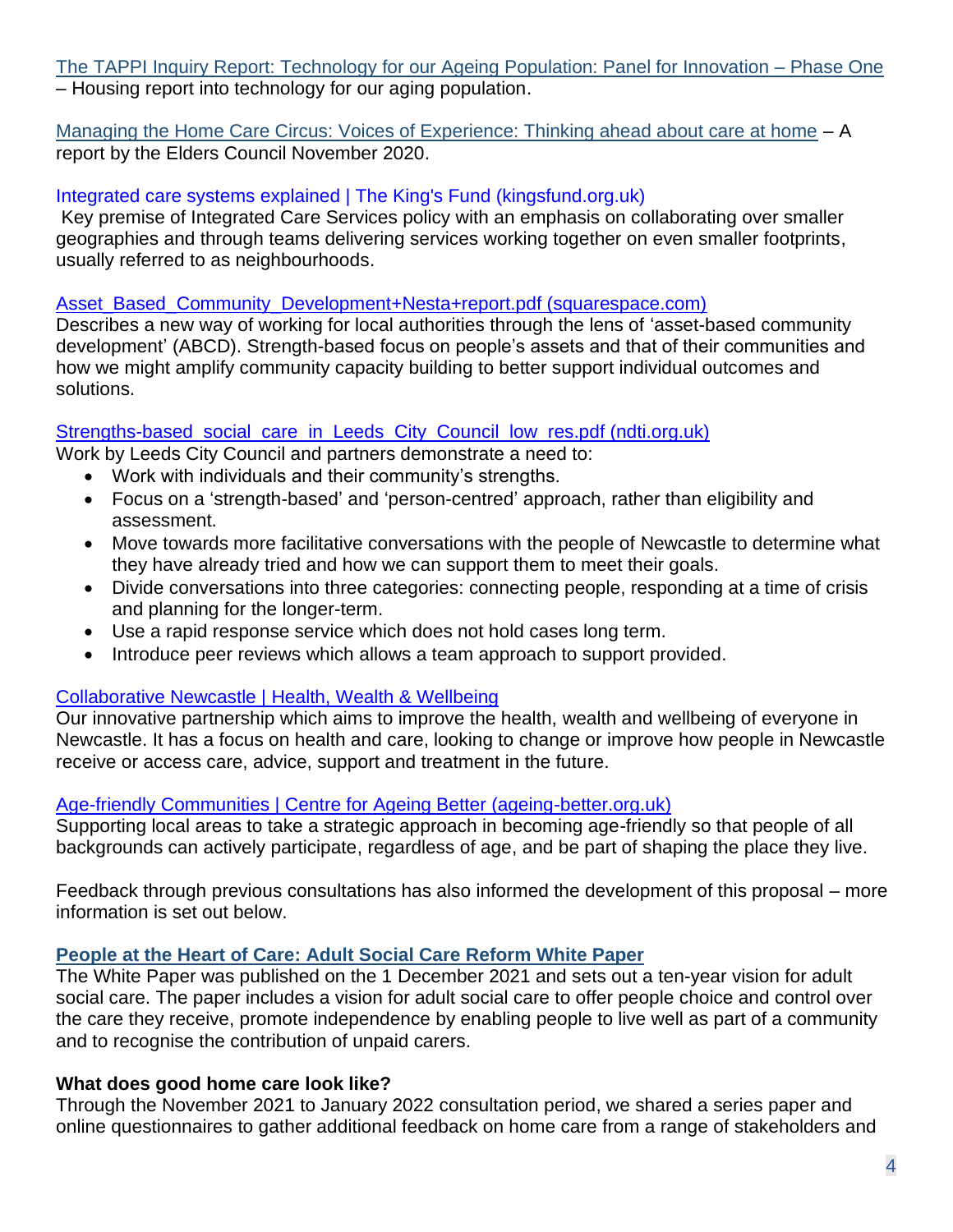providers including our internal Reablement Team and Resource Centres. Of the 105 responses received 61% of respondents were over aged over 65 and 67% were either in receipt or supporting someone in receipt of home care. Respondents indicated a high degree of importance attached to continuity of home care staff, such as having the same carers supporting you in your home and being able to choose the times home care visits were received. Maintaining independence, contact with family and friends, having someone to talk to and being able to get out were all acknowledged as 'most important'. Findings, albeit small, reinforced earlier consultation as part of our 2019-20, proposal to recommission general home care services, also known as domiciliary care and seek to develop a more flexible home care model for home care providers to work alongside people to achieve outcomes that are important to them

## **What will be the financial impact of this proposal?**

This proposal will reduce spend on commissioned services by £2,000,000 in 2022-23.

## **What will be the impact upon our employees of this proposal?**

**Number of FTE:** Not applicable **% of workforce:** Not applicable

**Comments:** This proposal has no impact staff we employ. Where services are commissioned specific to this proposal, namely home care services, these are commissioned via the independent, third sector home care provider market.

# **Section C: Consultation**

## **Who did we engage with to develop this proposal?**

**Who:** Service users, home care providers and representatives of the voluntary and community sectors specific to the home care remodel.

**When and how:** Between December 2019 and March 2020, we undertook a series of consultation exercises as part consultation on our previous proposals as set out in IIA proposal 'Being well in Newcastle – Reshaping home care'.

This included online and paper questionnaires, to which we received 618 responses, and direct engagement with home care providers and other stakeholders.

Themes of this engagement included 'what does good home care look like', 'recruitment and retention' and 'flexible funding models.

**Main issues raised:** Those people responding via the online and paper questionnaire reported the importance of being able to choose the time they received their service, how it was used, the benefits of home care providers knowing what was happening within their local neighbourhood and consistency in the carers supporting them. Overridingly, living in one's own home and continuing to be independent was commented upon as the primary focus for people receiving home care.

Home care providers were asked what made home care a good experience. Comments included offering flexibility within the role, time 'choice' when organising and delivering the care task, enabling people to take ownership for developing the best response to meet outcomes and the 'confidence'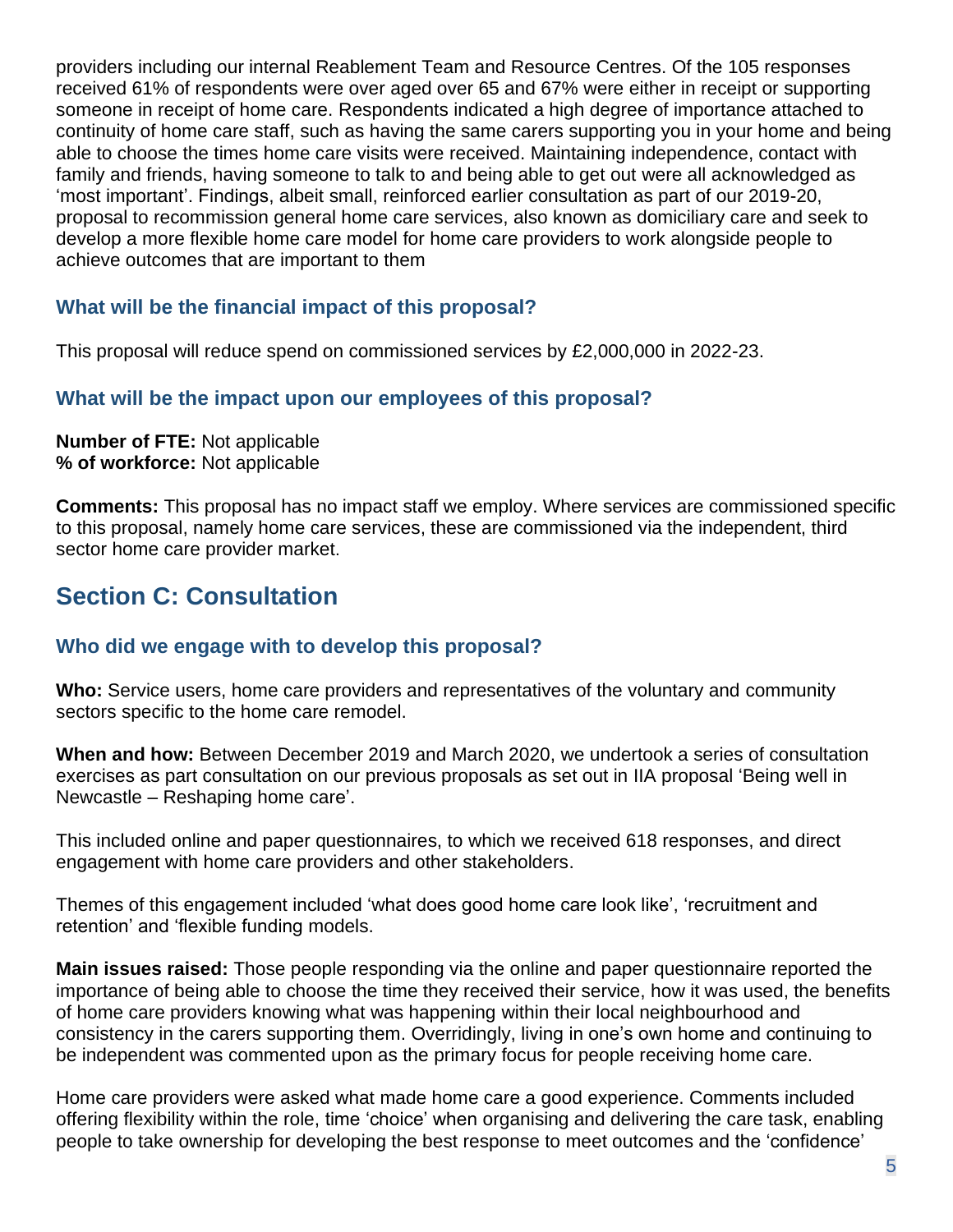and sense of 'achievement' that comes from this. There was an acknowledgement that greater flexibility enables carers to have different conversations with people who draw on care and support which can lead to new ways of working.

Some providers noted concern around the practicalities of delivery more flexibly, including how rotas would be managed, financial structuring, capacity, managing people's expectations and role responsibility with Social Work teams in developing and delivering outcomes-based care and support.

A highlighted issue for all home care providers was the wider sector challenges around recruitment and retention with providers commenting that they would like to see more joined up working between providers, the council and other key partners in areas of recruitment, training and staff development.

**Who:** General and citywide home care providers.

**When and how:** August 2021 through an online engagement session specific to the home care remodel and wider 'Being well in communities' proposal.

**Main issues raised:** Positive comments were received on services that support people to become involved within their community and have greater control over their daily choices leading to a better quality of life.

There was acknowledgment this will require a supportive infrastructure and a requirement to ensure providers have up to date information regarding community activities.

Providers said that greater control for people using home care in managing their time and hours could support carer relief for family or informal carers.

Some providers noted the way hours are commissioned will need to change to blocks to enable providers to support service users to access the community.

There was acknowledgement from some providers that a move away from the current delivery model would lead to greater job satisfaction for carers providing a service that service users want rather than traditional time and task.

Some providers noted it would be extremely challenging to coordinate packages of care that alter on a weekly basis for each service user and managing staff who have guaranteed hours would become difficult if service users' hours were to be banked one week and used the next.

Some providers raised concerns that weekly fluctuating hours for carers could potentially lead to staff leavers where people prefer to work in a role where hours are more static.

## **Who:** Elders Council

**When and how:** August and September 2021 via online feedback and at an open event at the City Library

**Main issues raised:** The Elders Council said that they would like to see reference to the Social Care Future's vision: We all want to live in a place we call home, with the people and things that we love, in communities where we look out for one another, doing things that matter to us.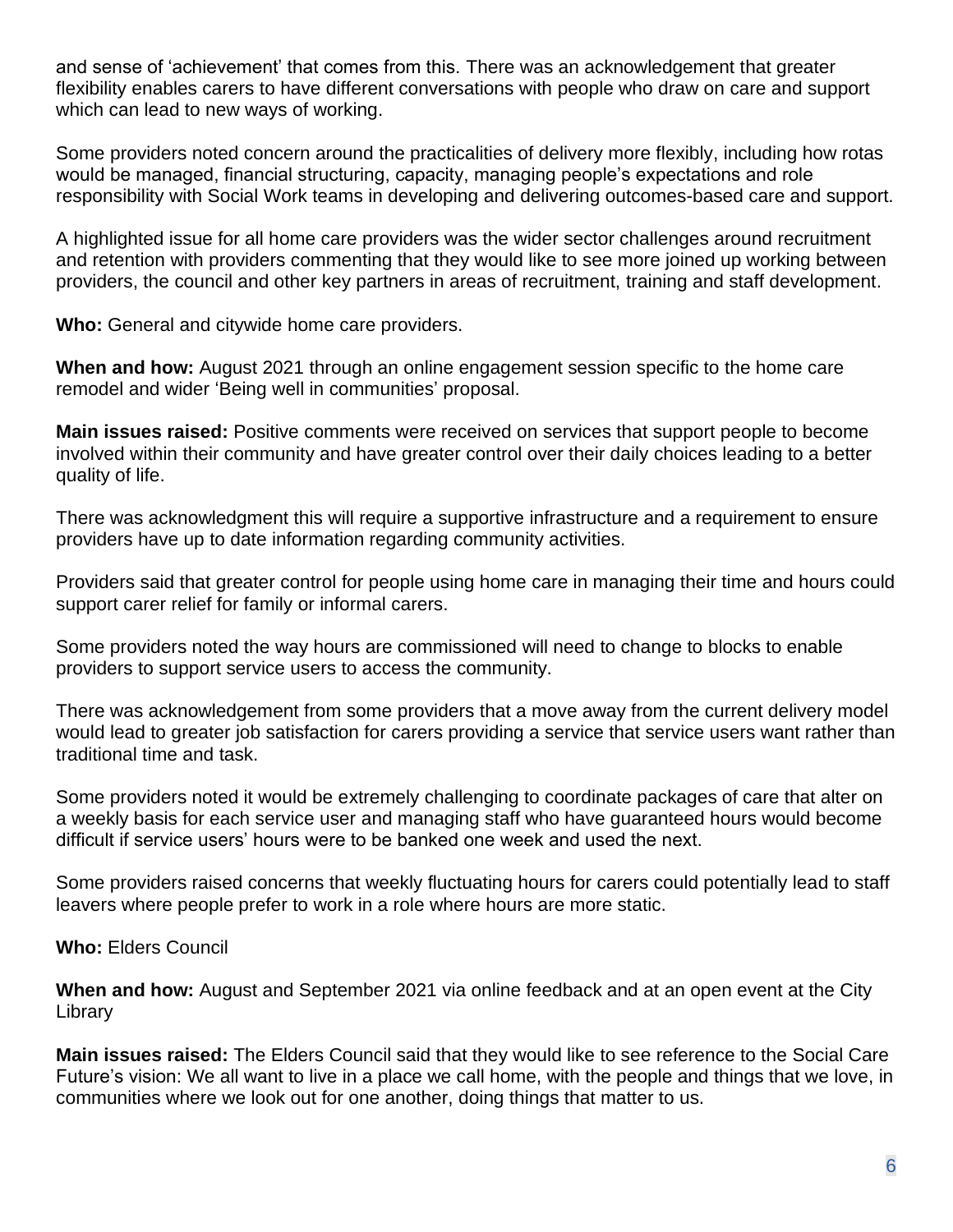They noted it was a very clear, simple vision which covers the aspirations in the presentation, and asked whether we would consider adopting this as their vision going forward.

The Elders Council supported a model of home care that enables people to engage in their neighbourhoods but highlight this also requires investment in the local neighbourhood infrastructure.

Other comments included:

- In recognising the value of the voluntary sector, there is a requirement to ensure resources are available, so the sector has the capacity to deliver what's needed
- People need to be fully engaged in on-going conversations about their care and support options and that this will be a staged journey with people requiring different levels of support over time. Regular reviews as vital particularly for those people without family support.
- Knowing who to contact and having good sources of information such as InformationNOW and Independent Age.

## **Who do we want and need to engage with during consultation?**

**Who:** We want to engage with the following people and groups through this consultation:

- Care and support providers,
- Voluntary and community sector groups and organisations, including: Healthwatch, Newcastle Disability Forum, Newcastle Carers, and the Elders Council of Newcastle,
- People who use our services or who might use our services in future,
- Families and carers of people who use our services.

**When and how:** Consultation and engagement will begin in November 2021. We will hold specific consultation events covering the scope of the people and groups identified.

## **Who provided feedback during the consultation process?**

## **Who:** Newcastle Carers

**When and how:** The Assistant Director for Adult Social Care attended a Newcastle Carers Focus Group on 2 December 2021 and Newcastle Carers submitted a stakeholder response. **Main issues raised:** Newcastle Carers commented on several areas connected to this proposal including:

- Newcastle Carers were disappointed at proposed cuts in the budgets for both adult and children's social care, given a time of increased demand when the impact of the Covid-19 pandemic on vulnerable members of society is still being felt. Concern was expressed that unpaid carers will be left to make up for any ensuing shortfalls in care and support, leading to a negative impact both on their wellbeing and those they care for.
- Newcastle Carers said that, in principle, they welcomed as positive greater flexibility for care providers in a move away from fixed patterns of support, enabling greater choice and involvement for people to define their own outcomes.
- However, they suggested proposed changes must not be at the detriment of Carers, suggesting that a duty to consult carers about any proposed change in a care package should be built into care providers' service contracts and any Carers Assessments in-situ be considered

**Who:** Newcastle Advisory Group

**When and how:** Response by stakeholder organisation.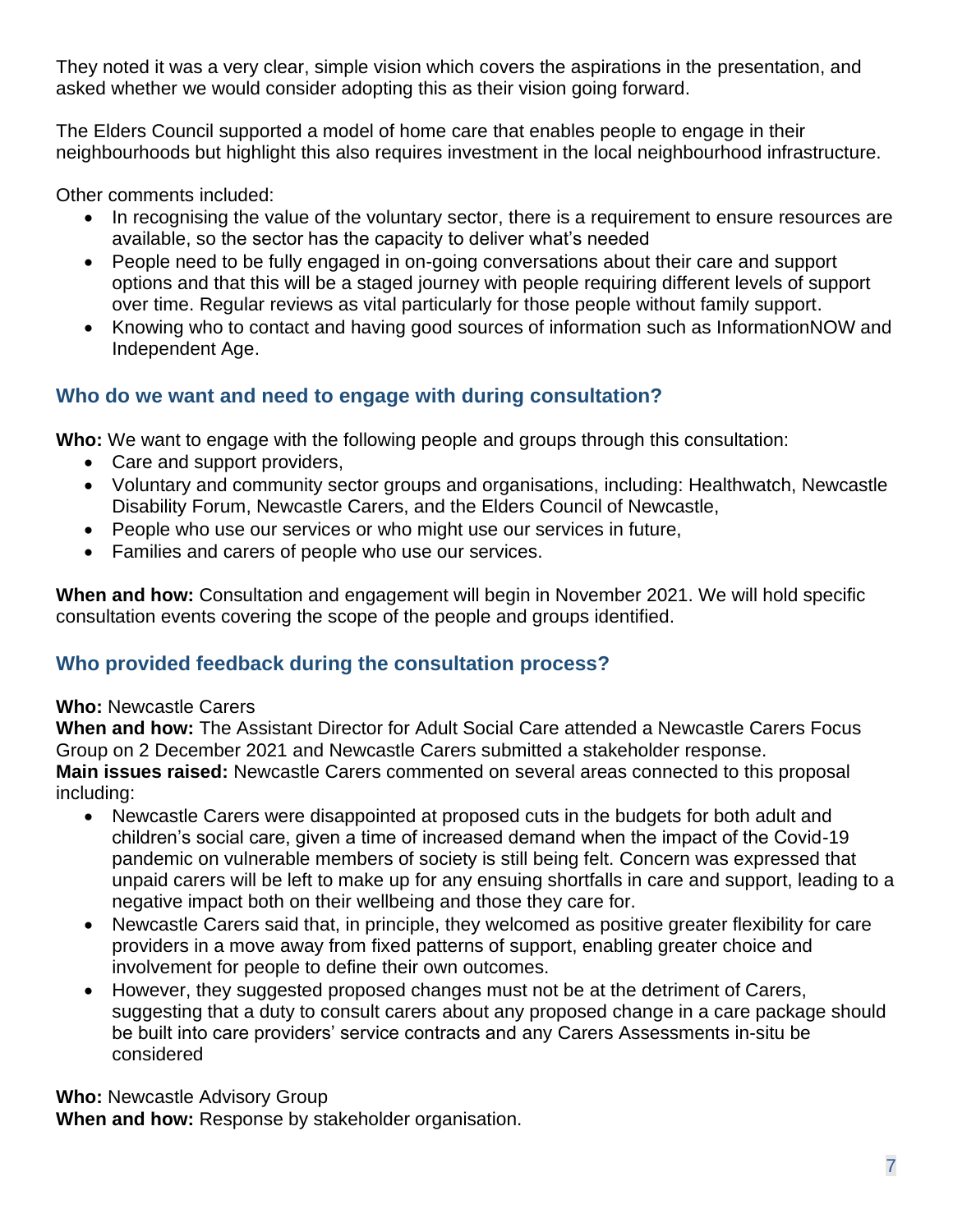**Main issues raised:** The Newcastle Advisory Group agreed it was a good idea for people to build up connections in their local communities but expressed concern that many community-based resources have closed or have a reduced offer. They asked how community-based resources are being encouraged and supported to welcome people with disabilities and asked how flexible local delivery of services will be achieved. They commented on the importance of investing in smaller, more localised services, and to undertake proper mapping of what is still available so that a realistic picture of what can be delivered is available.

## **Who:** Difference North East

## **When and how:** Response by stakeholder organisation

**Main issues raised:** Difference North East said that they supported the proposed actions identified in the plan however were concerned about the low spend per head on adult social care in the North east compared to other parts of the UK and would like to see every effort made to redress this. They also sought reassurance that disabled residents are not disproportionately impacted by the effects of the pandemic, for example, "due to extended waiting times for healthcare services".

## **Who:** Healthwatch Newcastle

## **When and how:** Response by stakeholder organisation

**Main issues raised:** Healthwatch Newcastle emphasised the need to ensure that people continue to receive the right care and support, in the right venue and based on their needs. Other points connected to the proposal included:

• Supportive of proposal aims with highlighted concern expressed about the impact that ongoing staff shortages within the care sector may have upon their viability. Similarly, noting the implementation of proposals may result in greater reliance on informal family / community support.

## **Who:** Elders Council

**When and how:** The Assistant Director for Integrated Services met with the Elders Council on 6 January 2022 and The Elders Council submitted a stakeholder response

**Main issues raised:** Members of the Elders Council commented on a range of areas specific to this proposal to include:

- Welcoming and supported 'Being Well' alongside service redesign and potential to improve quality of services, conditions, and satisfaction of workforce alongside integration and coordination of services.
- The involvement of family advocates monitoring the impact of these changes would be welcomed.
- The Elders Council also supported the involvement of families and carers in designing care packages.
- Supportive of the concept of community neighbourhoods and extra support for communities with low asset bases alongside increased coordination of services on a geographical footprint and commitment toward involving local communities in taking an asset-based approach.
- Would like to see the concept of 15/20 minute neighbourhoods adopted in Newcastle with a tighter definition of what we mean by neighbourhoods and investment in local amenities and community hubs.
- Concern there is a risk that investment in city centre regeneration results in impoverished local high streets and amenities.
- Members of the Elders Council wanted to see the Council ensure that all care providers work to provide the same basic standards of care, and the impacts of change being monitored for service users, providers and care workers.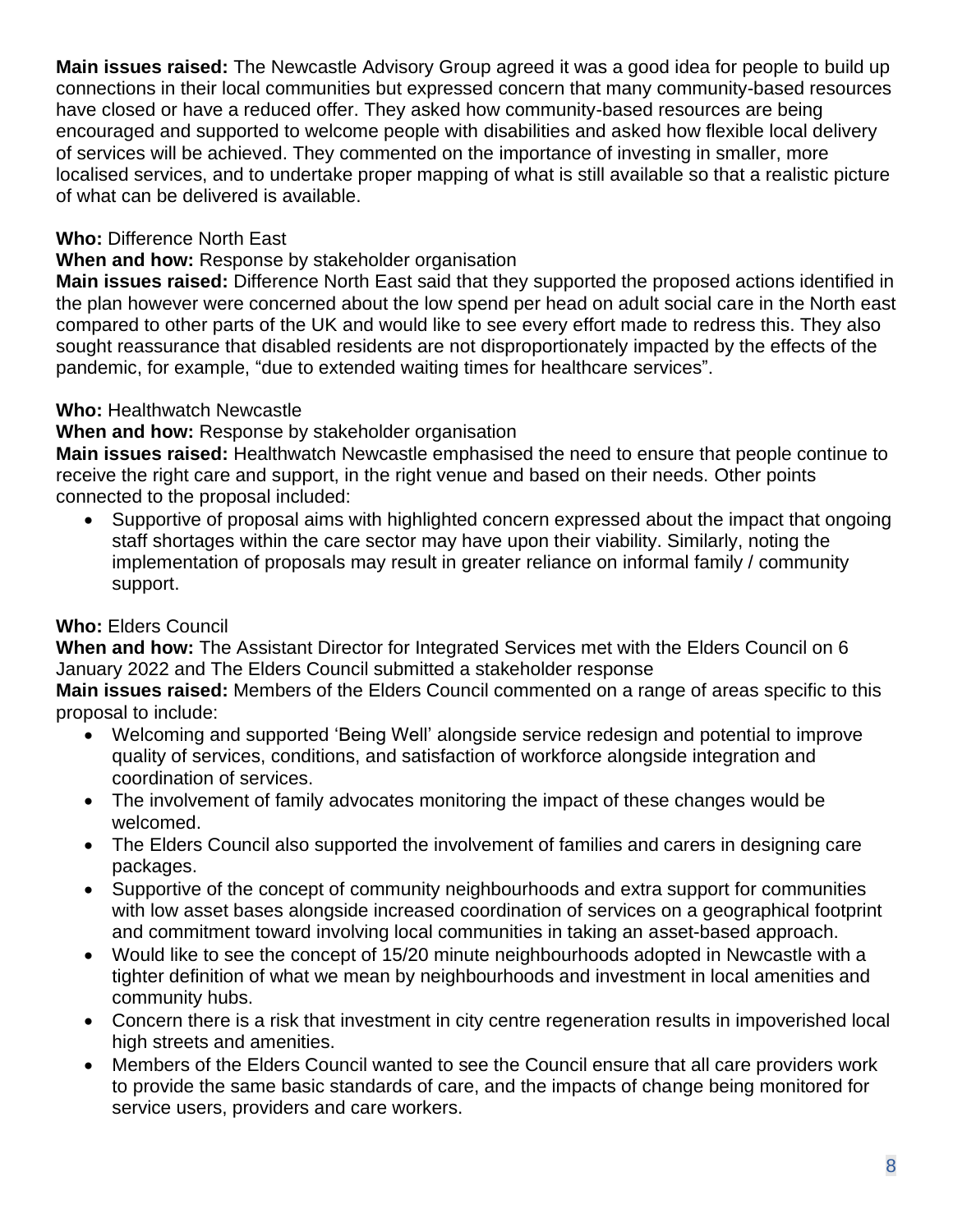#### **Who:** Connected Voice

#### **When and how:** Response by stakeholder organisation

**Main issues raised:** Connected Voice welcomed a neighbourhood level approach and commented positively on the work done by Newcastle City Council to understand the local voluntary and community sector, and of a more neighbourhood-based way of working in future. They expressed concern however on the scale of the savings and reliance on capacity within the care sector to help deliver. Reassurances sought that none of the savings will be made using volunteers where paid staff would have once provided a service.

#### **Who:** North East Chamber of Commerce

#### **When and how:** Response by stakeholder organisation

**Main issues raised:** NECC commented upon the vital role local authorities have in place-shaping and business support alongside their essential responsibilities in supporting the most vulnerable in our communities. The NECC acknowledged the pressures placed on statutory services such as social care by both the pandemic and central funding and note continuing to advocate for an increase in Government funding for local authorities across our region whilst offering their support in fostering better collaboration between the public, private and third sectors in the city to ensure a fair economic recovery

## **Who:** Two members of the public

**When and how:** One member of the public via Let's talk Newcastle online and another via social media between December 2021 and January 2022

**Main issues raised:** One member of the public commenting that the proposal could be a good opportunity to get local community groups more involved in providing services alongside it being "fair and worth a try" with the impact of future changes to services being closely monitored. A member of the public expressed dissatisfaction with services as they are at present, saying that they had found it difficult to contact them.

## **Section D: Impact assessment**

The section sets out actual or potential disadvantages or benefits that may arise from implementing this proposal. This assessment is set out for people with characteristics protected by the Equality Act 2010 and other broader areas of potential impact.

## **People with protected characteristics**

## Age

**Type of impact:** Potential benefit

**Detail of impact:** Our proposal seeks to strengthen connections between people, and their neighbourhoods for adults of all ages. The majority of people who use the home care services that we will recommission as part of this proposal are aged over 65. It is anticipated they will benefit from the move away from a traditional time and task delivery model to one that gives them and their providers greater flexibility.

## **How will this be addressed or mitigated?** Not applicable

**Type of impact:** Potential disadvantage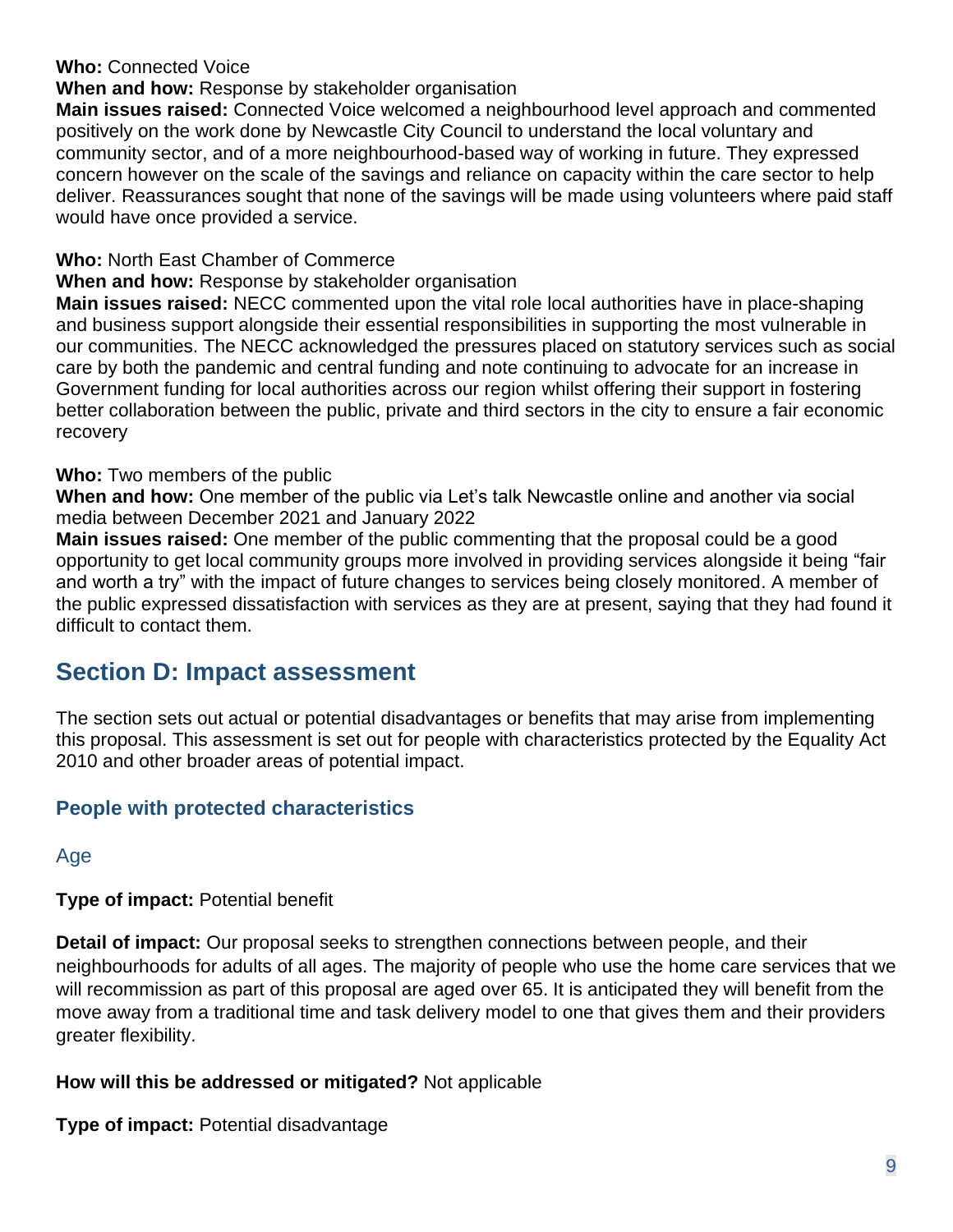**Detail of impact:** Change can bring about anxiety and may translate into worsening perceptions of the care and support provided.

**How will this be addressed or mitigated?** We will support people to understand the benefits of our new care models, co-designing with the people that use them. We will provide assurance that we will continue to meet eligible care needs whilst also seeking to maximise a person's opportunities, identifying their own local support networks to highlight the strengths, capacity and knowledge of all involved to better meet individual outcomes.

## **Disability**

## **Type of impact:** Potential benefit

**Detail of impact:** Our proposal seeks to strengthen those connections between adults of all abilities and their neighbourhoods. By identifying the strong assets in a person's life and in their community, we will build upon and develop 'community-centred' approaches that connect all people, including those with disabilities, to the centre of a personalised care offer and where practicable, provide alternatives to statutory services. Re-commissioning our home care offer for people with a disability we will move away from a traditional time and task delivery model to one providing flexibility for our home care providers to work alongside people to achieve outcomes that are important to them

## **How will this be addressed or mitigated?** Not applicable

## **Type of impact:** Potential disadvantage

**Detail of impact:** Change can bring about anxiety and may translate into worsening perceptions of the care and support provided.

**How will this be addressed or mitigated?** We will support people to understand the benefits of our new care models, co-designing with the people that use them. We will provide assurance that we will continue to meet eligible care needs whilst also seeking to maximise a person's opportunities, identifying their own local support networks to highlight the strengths, capacity and knowledge of all involved to better meet individual outcomes.

## Gender reassignment

This proposal will not have an actual or potential impact or benefit on people because of their gender identity.

## Sex

This proposal will not have an actual or potential impact or benefit on people because of their sex.

## Marriage and civil partnership

This proposal will not have an actual or potential impact or benefit on people because of their marital or civil partnership status.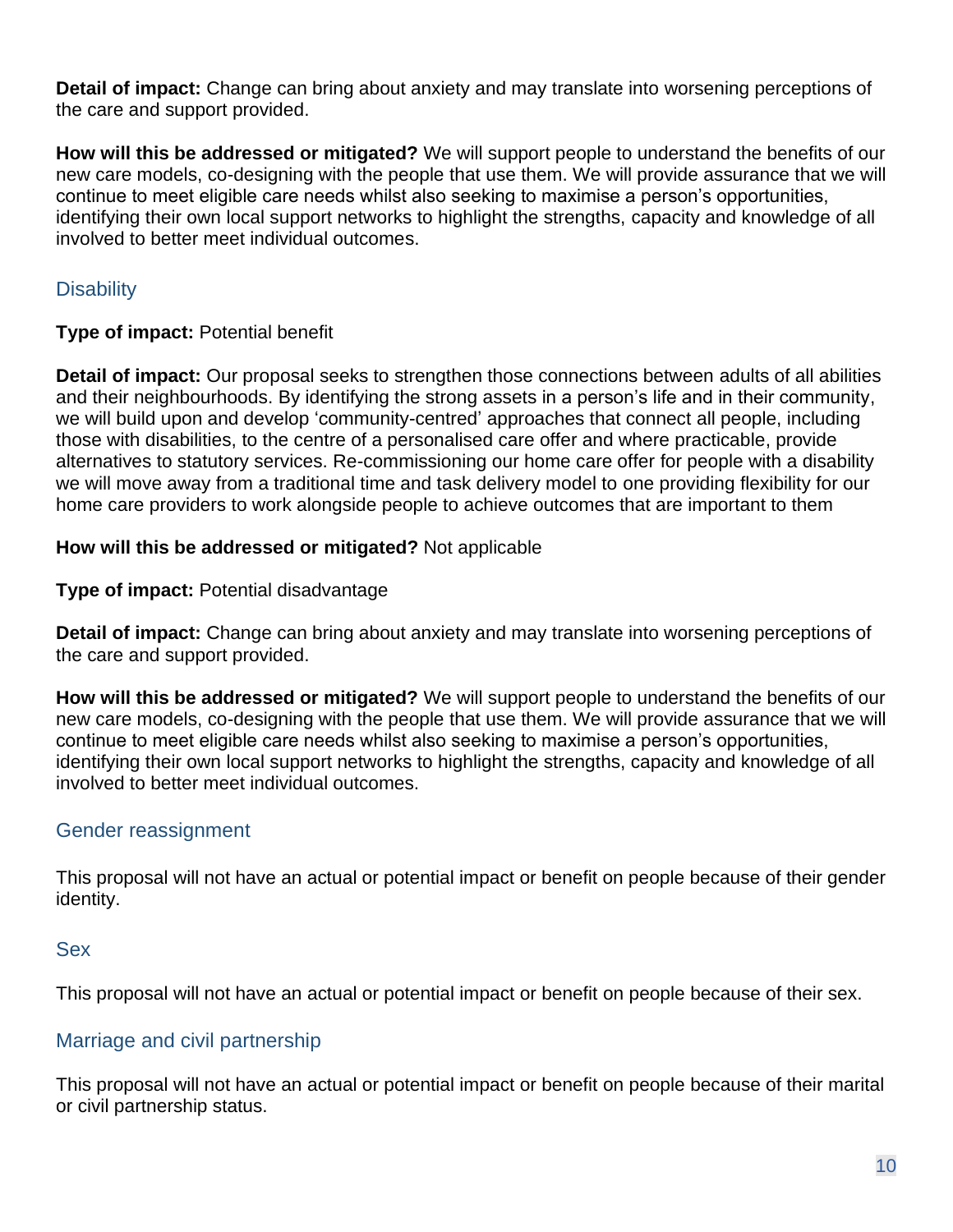## Pregnancy and maternity

This proposal will not have an actual or potential impact or benefit on women who are pregnant or those on maternity including women, fathers, and adopters.

## Race and ethnicity

This proposal will not have an actual or potential impact or benefit on people because of their race or ethnicity.

## Religion or belief

This proposal will not have an actual or potential impact or benefit on people because of their religion or beliefs.

## Sexual orientation

This proposal will not have an actual or potential impact or benefit on people because of their sexual orientation.

## **Other potential impacts**

## **Carers**

#### **Type of impact:** Potential benefit

**Detail of impact:** Our proposal seeks to strengthen connections between people and their neighbourhoods for all adults and by association carers of all ages. Most people who use the home care services that we will recommission as part of this proposal are aged over 65. It is anticipated carers will benefit from the move away from a traditional time and task delivery model to one that provides greater flexibility for the person in receipt of support and their carer.

This can support and enable a more personalised service that better balances statutory support that promotes the voice of the person alongside the care and support provided by (unpaid) carers, thus enabling them to maintain/access to employment, social activities within or without their communities.

#### **How will this be addressed or mitigated?** Not applicable

#### **Type of impact:** Potential disadvantage

**Detail of impact:** Change and a focus building upon and developing 'community-centred' approaches may be perceived as focusing greater reliance and responsibility on the caring role.

**How will this be addressed or mitigated?** We will support people to understand the benefits of our new care models, co-designing with the people that use them. We will provide assurance that we will continue to meet eligible care needs whilst also seeking to maximise a person's opportunities, identifying their own local support networks to highlight the strengths, capacity and knowledge of all involved to better meet individual outcomes.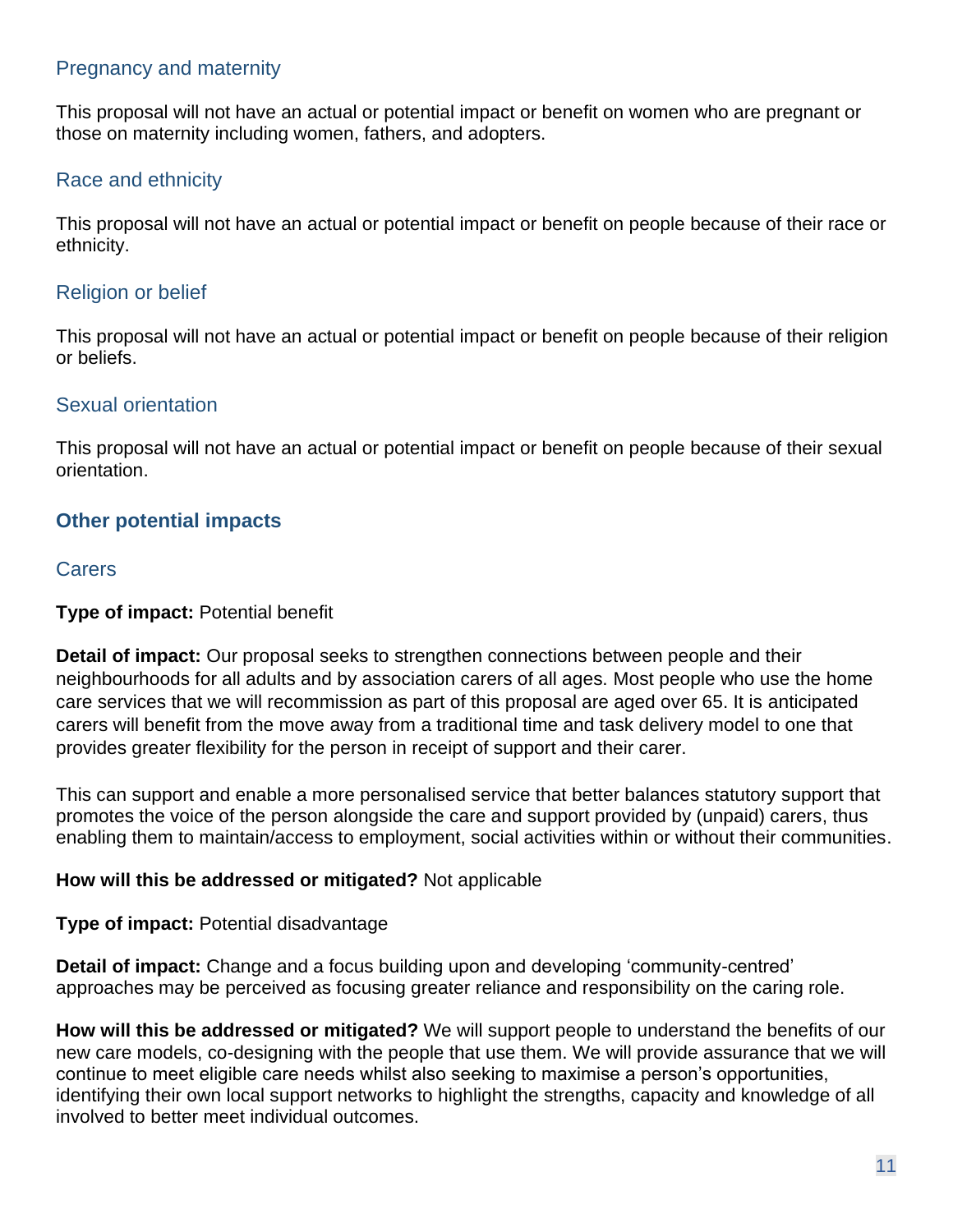Alongside this the Carer and Carers Assessments will continue to be at the forefront our responsibilities under The Care Act

Carers want people in receipt of home care services to be supported and encouraged to maintain independence for as long as possible which includes support to access activities outside the home. Loneliness and isolation affect adults with additional health needs and carers who are seven times more likely to experience loneliness and isolation than non-carers. This model will address with our communities some of those wider determinants of ill health, such as loneliness and social isolation, with the aim for adults with needs and their carers to be less reliant on formal care and support

## People vulnerable to socio-economic impacts

## **Type of impact:** Potential benefit

**Detail of impact:** Our proposal seeks to strengthen connections between people, their carers and their neighbourhoods, identifying what's strong in a person's life, how they might better connect to their communities, combine efforts, knowledge and resources in new and innovative ways. By working together in this way, our aim is to reduce inequality and mitigate against negative socioeconomic impacts.

## **How will this be addressed or mitigated?** Not applicable

## **Businesses**

## **Type of impact:** Potential benefit

**Detail of impact:** Our proposal seeks to strengthen connections between people, their carers and their neighbourhoods, combining efforts, knowledge and resources in new and innovative ways. A key sector challenge faced by providers of home care continues to be the recruitment and retention of staff. With key partners, we have introduced a 'Being Well Social Care Academy' which supports recruitment and training for those interested in a career in home care. Our aim is to provide a training package, shadowing opportunities and interview skills leading to interview with a home care provider. This offer is also available to family carers to strengthen their skills in their caring role or, if preferred to prepare them for employment in the home care sector.

We will continue to explore ways to strengthen and support people, their carers, organisations and associations within our communities being an active partner within our collaborative partnerships to support people's opportunities within the local economy.

## **How will this be addressed or mitigated?** Not applicable

## **Geography**

## **Type of impact:** Potential benefit

**Detail of impact:** Our proposal seeks to strengthen connections between people, their carers and their neighbourhoods, delivering services that will better support people and their carers within their own neighbourhood geography and provide creative and flexible solutions to their health and wellbeing.